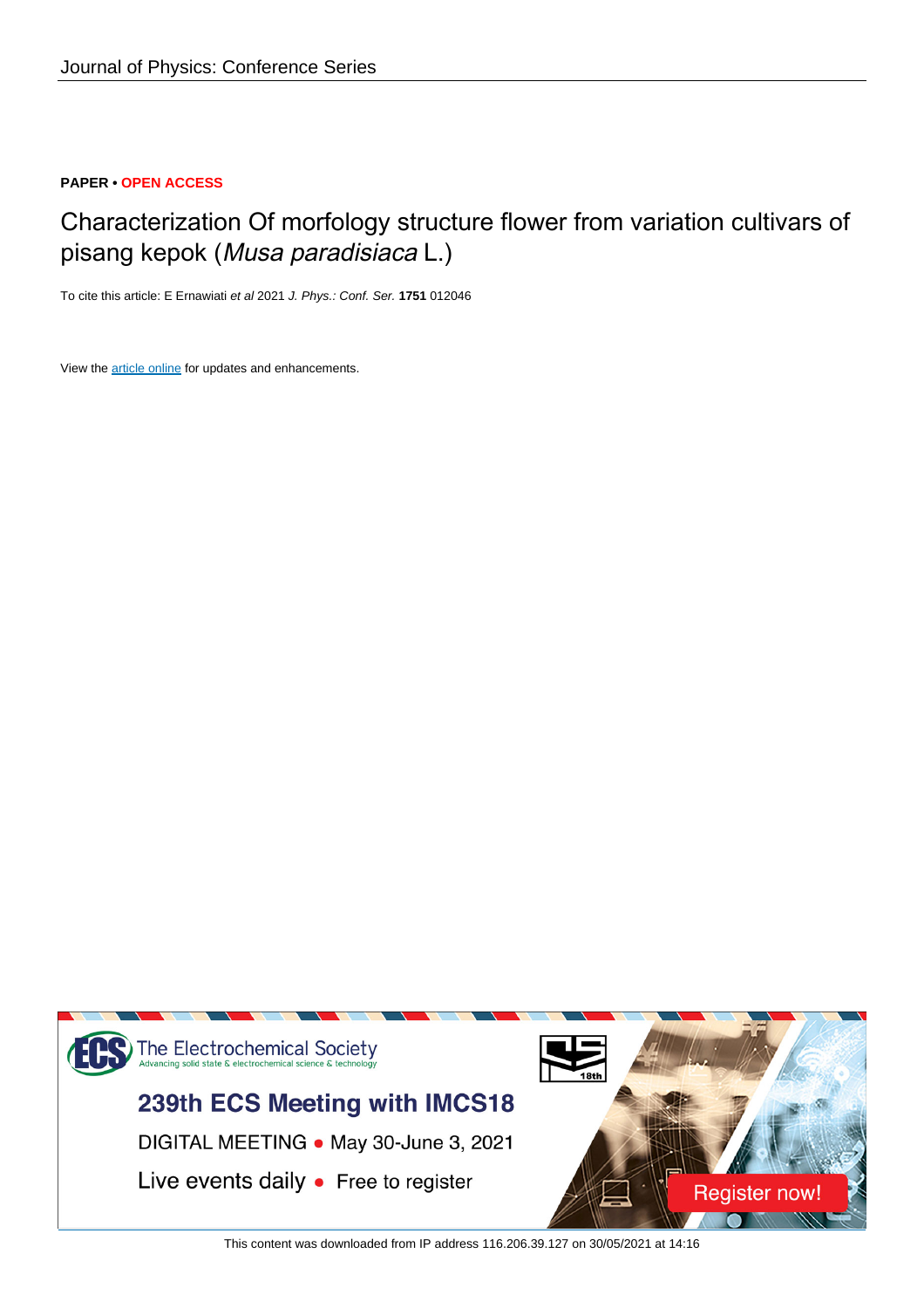# **Characterization Of morfology structure flower from variation cultivars of pisang kepok (***Musa paradisiaca* **L.)**

**E Ernawiati<sup>1</sup> , G D Pratami<sup>1</sup> , E Setyaningrum<sup>1</sup> , S S D Ulhaq<sup>1</sup>**

<sup>1</sup>Departement of Biology, Faculty of Mathematics and Natural Sciences, University of Lampung, Jl. Sumantri Brojonegoro No 1, Bandar Lampung, Indonesia

**email:** [eti.ernawiati@gmail.com](mailto:eti.ernawiati@gmail.com1)<sup>[1](mailto:eti.ernawiati@gmail.com1)</sup>

**Abstract.** *Banana is a fruit that is very popular in the community because it is easy to find and available in various types, besides is the price is very affordable, bananas also have a fairly complete nutritional value. One type of banana that is widely used by the community is pisang kepok. Pisang kepok has more diverse cultivars than other types of bananas. These cultivars have different morphological structures, one of which is the flower. Flowers have a role in the breeding of a plant. This study aims to determine the differences in the morphological structure of flowers among the pisang kepok cultivars with each other.The research was carried out in two stages. Frst, field sampling in residential area of Bandar Lampung City, Pesawaran Regency and South Lampung Regency. Second, morphological characterization based on the parameters determined conducted in the Biology Department of the FMIPA Unila Laboratory.The results obtained were cultivar of pisang kepok which had been observed to have almost the same morphological structure except in kepok batu The specific character of pisang kepok batu can be seen in the character of the color of pollen sacs, compound tepal pigmentation, free tepal color, free tepal apex shape and pistil shape.*

**Keyword**: *Flower, Morphological strucuture,Pisang kepok.*

# **1. INTRODUCTION**

Indonesia as a developing country is known to be one of the centers of diversity and the distribution of bananas. At present, more than 230 types of bananas are spread throughout Indonesia (Prabawati *et al*., 2008). One type of banana that is very well known today is kepok Banana (*Musa paradi*siaca L.) which is the result of a cross between *Musa acuminata* and *Musa balbisiana* [1]. Kepok banana (*M. paradisiaca* L.) is a type of banana that is most often processed to other foods, such as fried bananas, chips, fruit flavor in syrup, various traditional foods and flour. Kepok bananas can grow well at an optimum temperature of  $27^{\circ}$ C and a maximum temperature of  $38^{\circ}$ C, have a rather flat and square shape with a small fruit size, 10-12cm in length while weighing around 80-120 grams and have white and yellow flesh [2].

The kepok banana has several cultivars, but the cultivars of the kepok banana have different genomes [3]. The differences in the genomes indicates that there are differences in morphological characteristics between one cultivar with another. One of the morphological features that distinguishes the cultivar is the flower organ. Flowers are generative breeding tools on banana plants where pollination and fertilization occur which will produce fruit [4]

The study was conducted to provide information on the morphology of banana flowers that play an important role in plant breeding, especially the crossing activities related to the expected superior character to improve the quality and production of banana kepok in the future.

Content from this work may be used under the terms of the Creative Commons Attribution 3.0 licence. Any further distribution of this work must maintain attribution to the author(s) and the title of the work, journal citation and DOI. Published under licence by IOP Publishing Ltd 1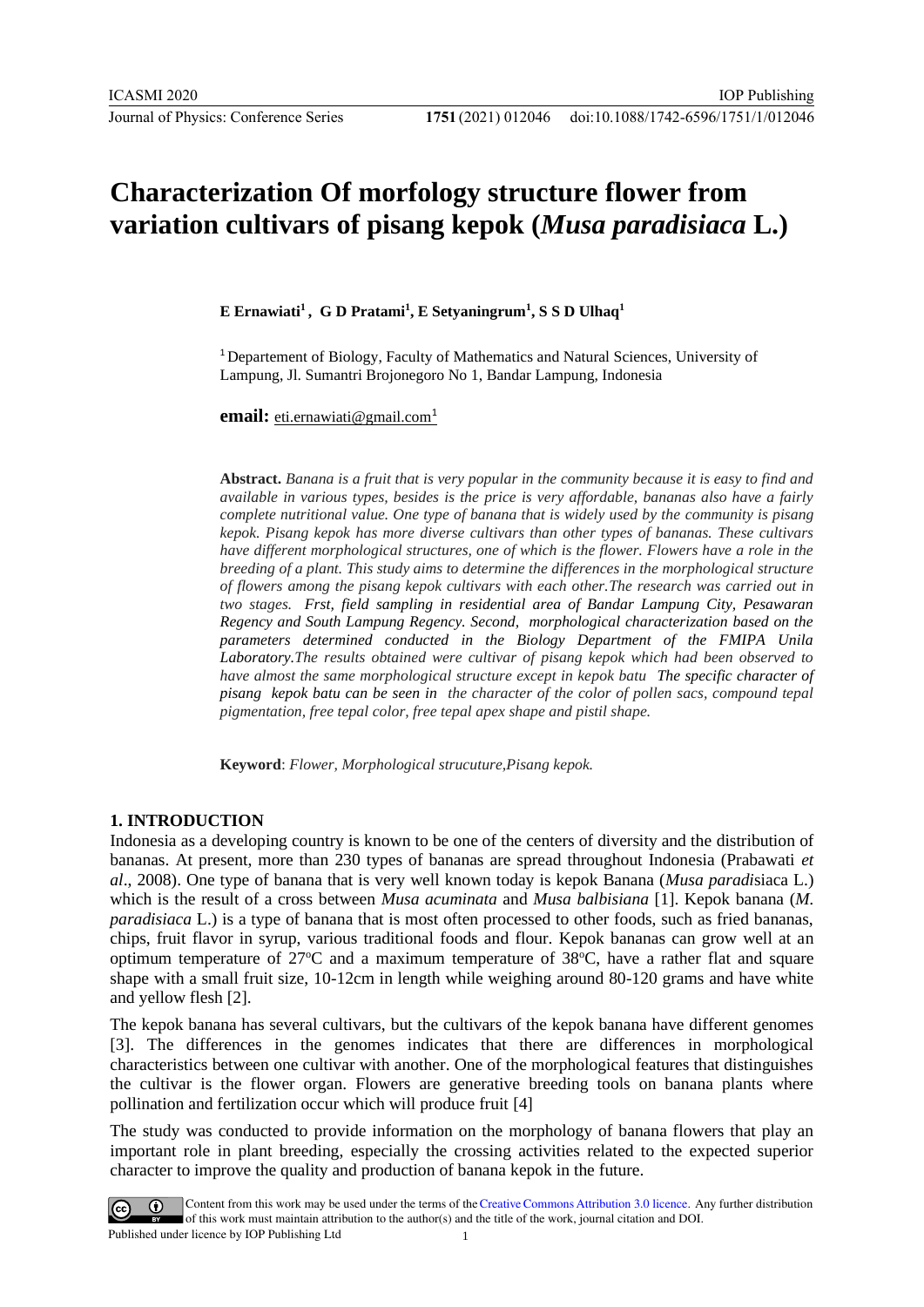# **2. MATERIAL AND METHODS**

The research has been carried out in two places, first, the area of residents around Bandar Lampung City, Pesawaran Regency and South Lampung Regency, Lampung Province for banana flower sampling while the second, is in the Botany Laboratory of the Biology Department, Faculty of Mathematics and Natural Sciences, University of Lampung to characterize the morphological structure of flowers.

The process of sampling in the field uses the exploration method. Information about the name of the kepok banana cultivar was obtained through direct interviews with residents who own the yard The flower of each cultivar was taken from three banana hearts of three different trees. Sampling is carried out in two stages, at each stage interspersed with the observation of morphological structure in the laboratory. This method is done so that plant material is not damaged.

Observation of the morphological structure of banana flowers is done in the laboratory by taking the flowers contained in the heart of a banana, then observed based on parameters determined. Parameters observed using the Manual description by IPGRI [5] in the form of qualitative and quantitative characters including flower's length, dominant color of the flower, compound tepal base color, compound tepal pigmentation, compound tepal lobe color, free tepal color, free tepal shape, free apex tepal shape, the color of the stalk, the color of the anthers, the color of the pollen sac, the base color of the pistil, the pigmentation of the pistil, the shape of the pistil, the color of the pistil's head, the position of the pistil, the shape of the ovary, the basic color of the ovary and the pigmentation in the ovary.

# **3. Results and Discussion**

Based on observations of the morphological structure of the kepok banana cultivars in general, it is almost the same except for kepok batu, because the flowers in kepok batu bananas do not bloom before developing into fruit like other Kepok banana cultivars (Figure 1). The observations can be seen in the following Table 1.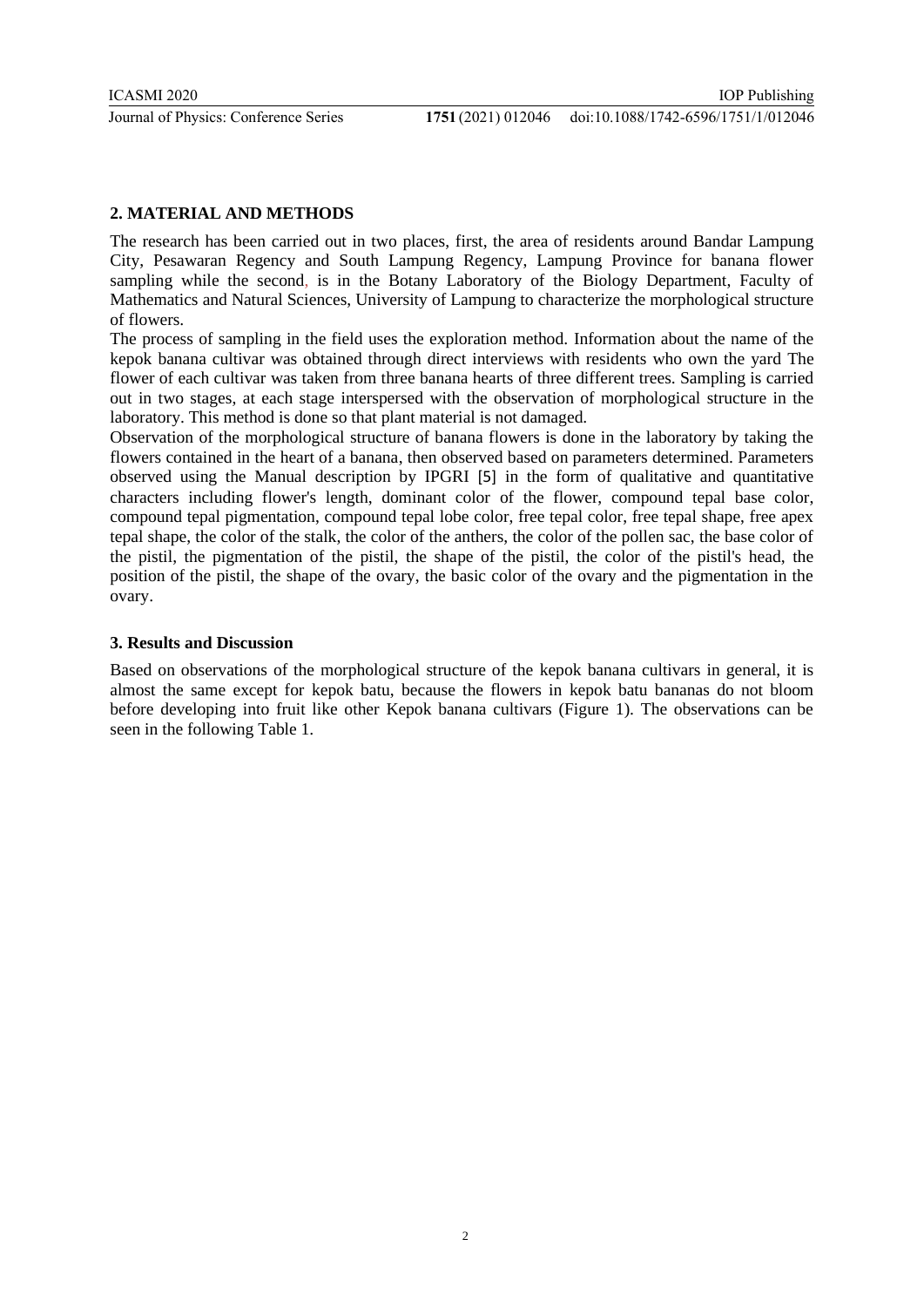#### doi:10.1088/1742-6596/1751/1/012046

|  |  |  | Table 1. Morphological structure of flowers from 5 (five) kepok banana cultivars |  |
|--|--|--|----------------------------------------------------------------------------------|--|
|--|--|--|----------------------------------------------------------------------------------|--|

| <b>Parameter</b>                           | Yellow<br><b>Kepok</b>                     | Manado<br><b>Kepok</b>                     | <b>Batu Kepok</b>                                   | <b>Grey Kepok</b>                          | <b>Cotton</b><br><b>Kepok</b>              |
|--------------------------------------------|--------------------------------------------|--------------------------------------------|-----------------------------------------------------|--------------------------------------------|--------------------------------------------|
| Average<br>Flower's<br>Length              | $7,3$ cm                                   | $6,5$ cm                                   | $7,2$ cm                                            | $6,5$ cm                                   | 6,9 cm                                     |
| The dominant<br>color in<br>flowers        | Yellow                                     | Yellow                                     | Beige                                               | Yellow                                     | Beige                                      |
| <b>Basic color of</b><br>tepal<br>compound | Beige                                      | Yellow                                     | Beige                                               | Yellow                                     | Beige                                      |
| <b>Tepal</b><br>pigmentation<br>compound   | Pink color<br>exists                       | Rust-colored<br>spots                      | Rust-colored<br>spots and<br>there is pink<br>color | Rust-colored<br>spots                      | Rust-colored<br>spots                      |
| <b>Tepal lobe</b><br>color<br>compound     | Yellow                                     | Orange                                     | Orange                                              | Orange                                     | Orange                                     |
| <b>Free tepal</b><br>color                 | Opaque white<br>and colored<br>with yellow | Opaque white<br>and colored<br>with yellow | Translucent<br>white and<br>colored with<br>yellow  | Opaque white<br>and colored<br>with yellow | Opaque white<br>and colored<br>with yellow |
| Free tepal<br>shape                        | Fan-shaped                                 | Oval                                       | Oval                                                | Round                                      | Fan-shaped                                 |
| Free apex<br>tepal shape                   | Blunt                                      | Blunt                                      | Triangle                                            | Blunt                                      | Blunt                                      |
| The color of<br>the stalk                  | White                                      | White                                      | White                                               | White                                      | White                                      |
| The color of<br>the anthers                | Beige                                      | Yellow                                     | Yellow                                              | Yellow                                     | Yellow                                     |
| <b>Color</b> of the<br>pollen bag          | <b>Rusty</b><br>chocolate                  | Rusty<br>chocolate                         | Pink                                                | <b>Rusty</b><br>chocolate                  | <b>Rusty</b><br>chocolate                  |
| <b>Basic color of</b><br>the pistil        | White                                      | White                                      | White                                               | White                                      | White                                      |
| Pigmentation<br>of the pistil              | There are<br>black spots                   | There are<br>black spots                   | There are<br>black spots                            | Without<br>pigmentation                    | Without<br>pigmentation                    |
| <b>Pistil shape</b>                        | Curved twice                               | Curved at the<br>base                      | Straight                                            | Curved at the<br>base                      | Curved at the<br>base                      |
| <b>Pistil head</b><br>color                | Beige                                      | Yellow<br>dominated by<br>black            | <b>Bright</b><br>yellow                             | Beige                                      | Beige                                      |
| <b>Pistil position</b>                     | Higher than<br>anthers                     | Higher than<br>anthers                     | Higher than<br>anthers                              | Higher than<br>anthers                     | Higher than<br>anthers                     |
| Ovary shape                                | Slightly<br>curved                         | Curved                                     | Straight                                            | Straight                                   | Slightly<br>curved                         |
| <b>Basic color of</b>                      | Yellow                                     | Yellow                                     | White                                               | Yellow                                     | Beige                                      |
| the ovary                                  |                                            |                                            |                                                     |                                            |                                            |
| <b>Pigmentation</b><br>of the ovaries      | There is no<br>visible<br>pigmentation     | There is no<br>visible<br>pigmentation     | There is no<br>visible<br>pigmentation              | There is no<br>visible<br>pigmentation     | There is no<br>visible<br>pigmentation     |

Based on Table 1, the five cultivars have a higher pistil position than the stamens. The pollen bags have the color of rusty chocolate, except for the kepok batu whose pollen bags is colored pink. Tepal compound kepok banana cultivars generally have only one color pigmentation such as pink or rust spots, but on the kepok batu, they have pink pigmentation with rust spots. In the free tepal character,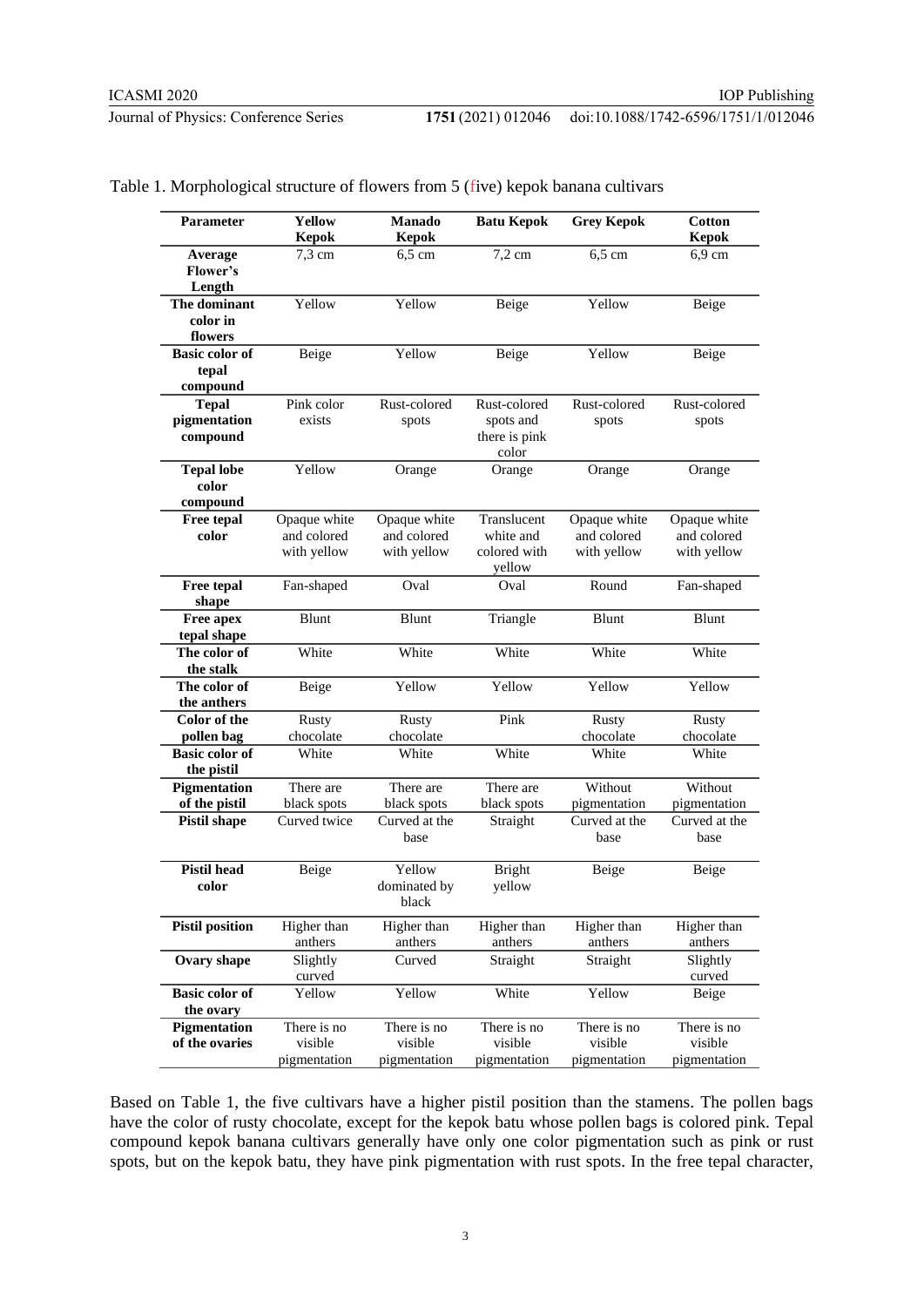yellow kepok, kepok manado, grey kepok and cotton kepok are opaque white colored, while the free tepal of kepok batu is translucent white. The free apex tepal on kepok batu is shaped triangle, while the other cultivars are shaped blunt. The shape of the pistil from the yellow kepok has two curves, the kepok batu has straight pistil, while the other cultivars are curved at the base (Figure 1).



Figure 1. Morphology of Kepok Banana Cultivar Flowers (A) Yello Kepok (B) Manado Kepok (C) Batu Kepok (D) Grey Kepok (E) Cotton Kepok. (1) Compound Tepal (2) Compund Tepal Lobe (3) Pistil

(4) Anthers (5) Free Tepal (6) Ovary

Based on observational data, it is known that there are flower morphological variations between cultivars and within the same cultivar. The difference in morphological characters found in each banana cultivar is influenced by genetic and environmental factors [6]. [7] states that the differences in the character peculiarities between banana cultivars can be stated as unique categories. Morphological differences of flowers in yellow kepok can be categorized in 3 characters, which are tepal compound pigmentation, pistil shape and pistil head color. It is suspected that the morphological differences are caused by several factors. In pigmentation differences due to different pigment content, the pigmentation in yellow kepok 1 and 2 which are pink colored may be caused by a higher anthocyanin pigment content. Anthocyanin pigments are pigments that are water-soluble, stable at acidic pH, which is around 1-4, and display the color orange, pink, red, purple to blue [8]. The pistil from yellow kepok 3 is shaped straight, while yellow kepok 1 and 2 are curved at the base.



Figure 2. Morphological Differences in the Yellow Kepok Banana Cultivar (A) Tepal Compound Yellow Kepok 1 (B) Tepal Compound Yellow Kepok 2 (C) Tepal Compound Yellow Kepok 3 (D) Pistil Yellow Kepok 1 (E) Pistil Yellow Kepok 2 (F) Pistil Yellow Kepok 3

The morphological differences of the manado kepok can be seen in the character of the free tepal apex shape and the color of the pistil. Manado kepok 1 and 3 have yellow pistil heads which are dominated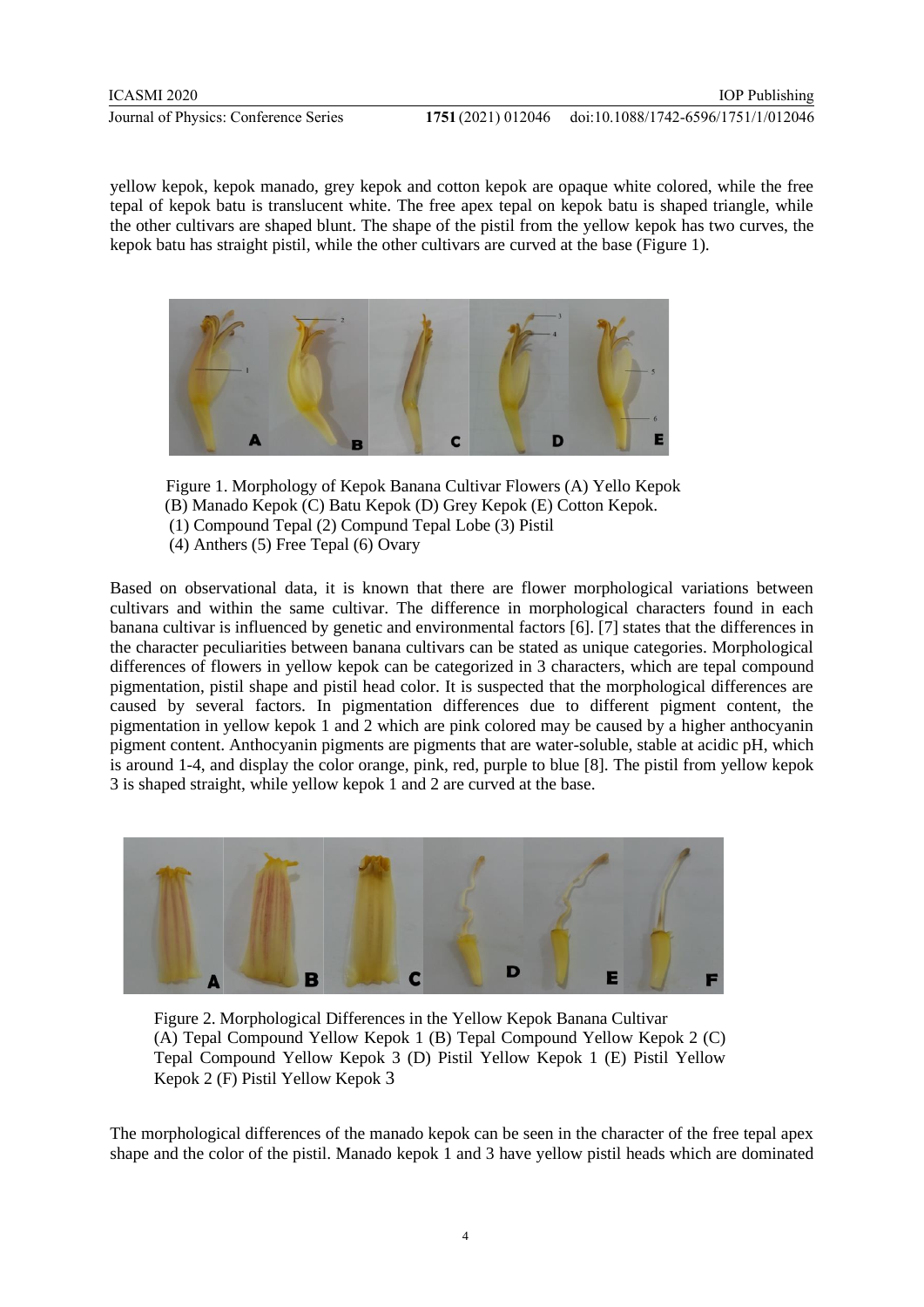IOP Publishing

by black, but the heads of the manado kepok 2 are colored yellow. The free tepal apex in manado kepok 1 and 2 is blunt shaped while in Manado Kepok 3 is the shape of a triangle.



Figure 3. Morphological Differences in Manado Kepok Banana Cultivars. (A) Manado Kepok's Pistil 1 (B) Manado Kepok's Pistil 2 (C) Manado Kepok's Pistil 3 (D) Manado Kepok's Free Tepal 1 (E) Manado Kepok's Free Tepal 2 (F) Manado Kepok's Free Tepal 3

On the batu kepok 3 there is a striking difference from the batu kepok 1 and batu kepok 2, because the anther on batu kepok 3 has a small size and there is no pollen bag. This is thought to be possible due to genetic abnormalities or abnormal growths in batu kepok 3 in the form of shrinkage on the stalk so pollen cannot form normally.



Figure 4. Morphological Differences in Kepok Batu Banana Cultivars (A) Batu Kepok's Anthers 1 (B) Batu Kepok's Anthers 2 (C) Batu Kepok's Anthers 3

The differences in morphological variations of the kepok abu banana cultivar can be found in the shape of the pistil, the color of the pistil, the color of the ovary base and the dominant color of the flower. The base color of ovary and the dominant color on the grey kepok 1 and 3 is colored yellow, and the grey kepok 2 is white colored. Color degradation is suspected to have occurred on the pistil and ovary due to differences in the intensity of the light received, causing a difference in color. As explained by [9] that the formation of pigments in plants can be influenced by environmental factors such as temperature, light intensity and soil pH.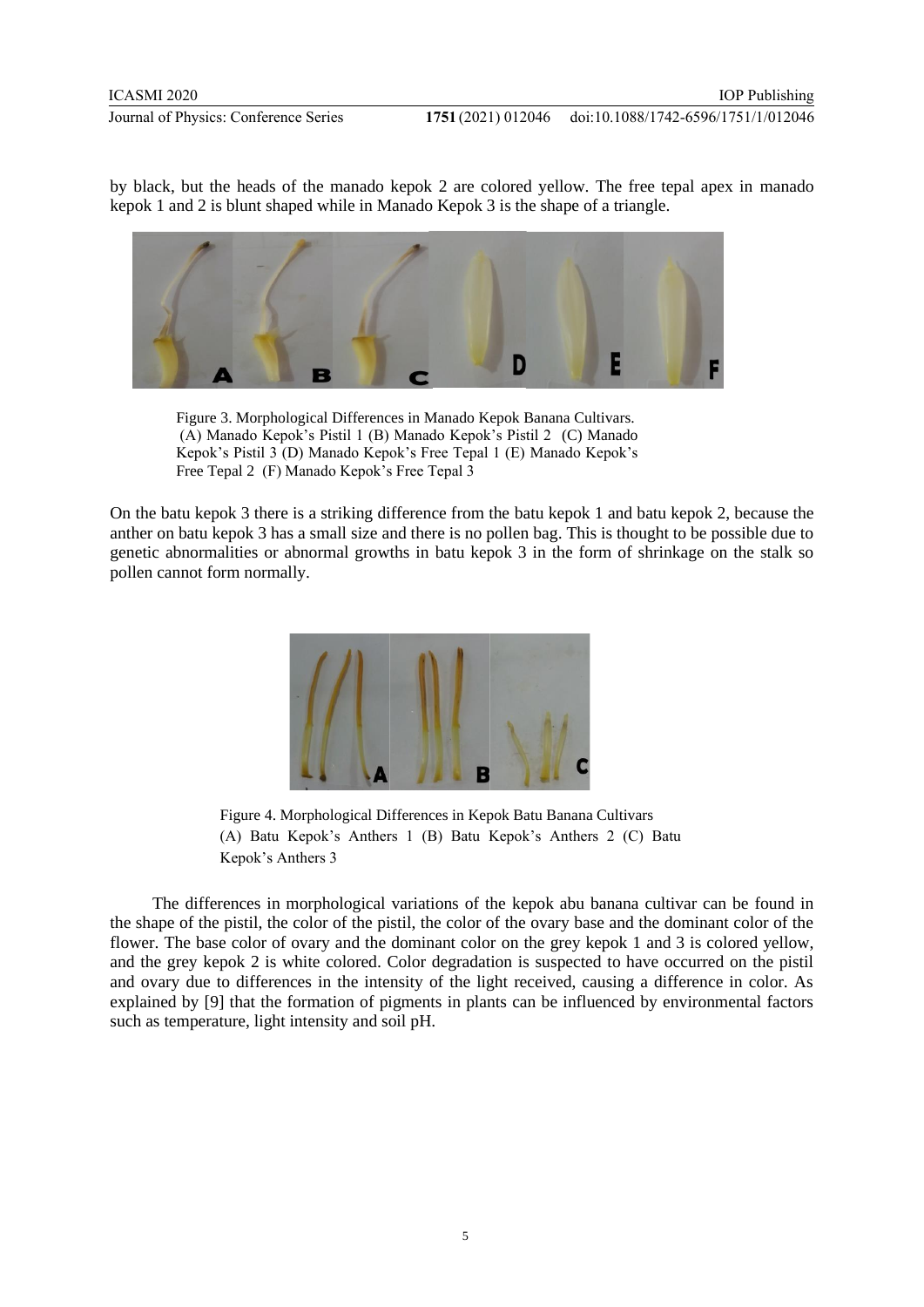

Figure 5. Morphological Differences in the Grey Kepok Banana Cultivar (A) Grey Kepok's flowers 1 (B) Grey Kepok's flowers 2 (C) Grey Kepok's flowers 3 (D) Grey Kepok's Pistil and Ovary 1 (E) Grey Kepok's Pistil and Ovary 2 (F) Grey Kepok's Pistil and Ovary 3

Morphological differences in cotton kepok banana are found in the character of compound tepal pigmentation, color of compound tepal lobe and pistil shape. Color difference in compound tepal lobe may be due to the carotenoid content in cotton kepok 1 and cotton kepok 2 which is higher than the carotenoid content in cotton kepok 3 (Figure 6 ). According to [10] β-carotene is a yellow-orange pigment, in which the more concentrated the color, the carotenoid pigment contained will be higher.



Figurer 6. Morphological Differences in the Cotton Kepok Banana Cultivar (A) Cotton Kepok's compound Tepal 1(B) Cotton Kepok's compound Tepal 2 (C) Cotton Kepok's compound Tepal 3(D) Cotton Kepok's Pistil 1 (E) Cotton Kepok's Pistil 2 (F ) Cotton Kepok's Pistil 3

# **Conclusion**

.

Observed kepok banana cultivars have almost the same morphological structure of flowers except batu kepok, which has different traits of the color of the pollen bag, pigmented compound tepal, free tepal color, free tepal apex shape and pistil shape.